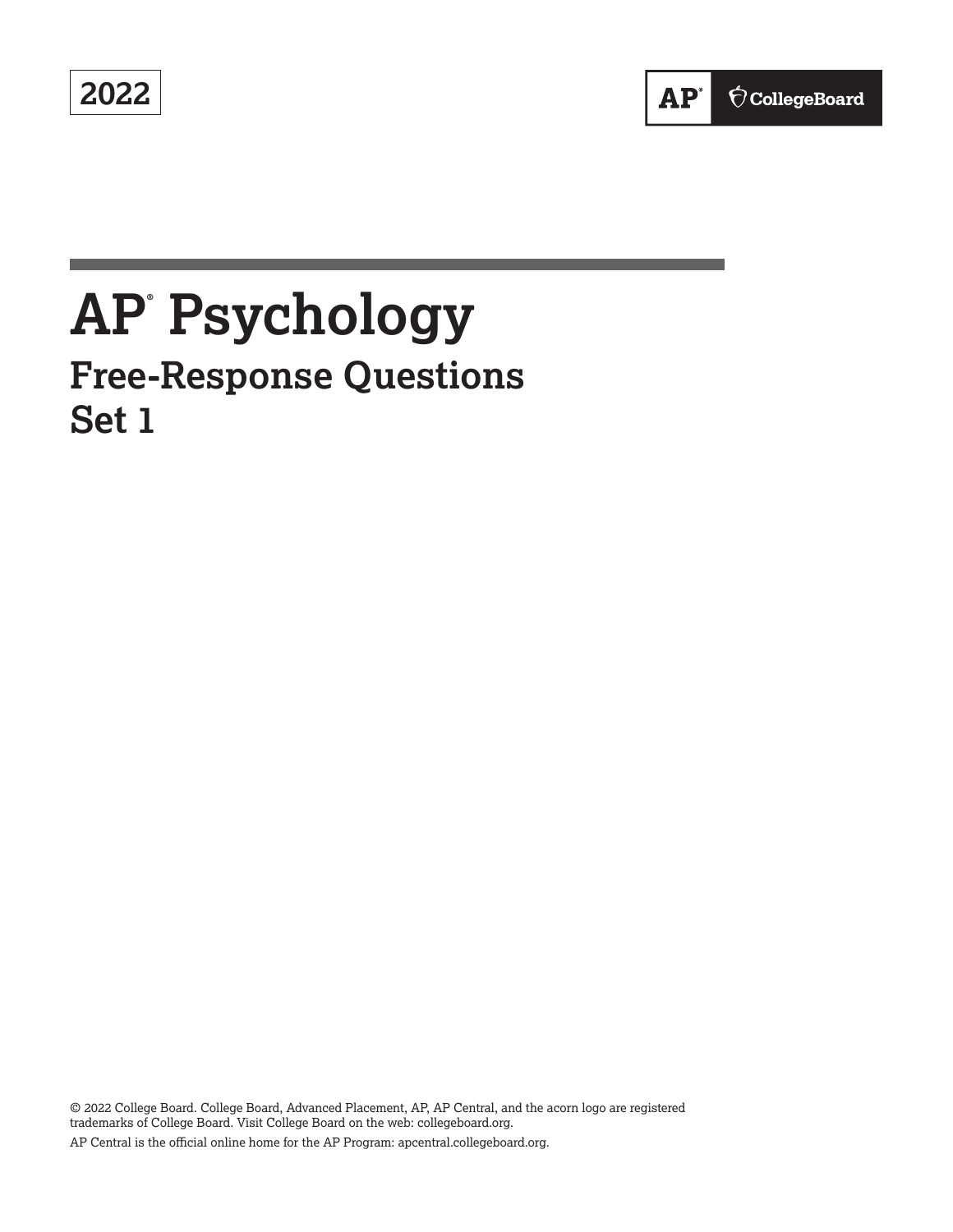### **PSYCHOLOGY SECTION II Time—50 minutes 2 Questions**

**Directions:** You have 50 minutes to answer BOTH of the following questions. It is not enough to answer a question by merely listing facts. You should present a cogent argument based on your critical analysis of the questions posed, using appropriate psychological terminology. You may plan your answers in this orange booklet, but no credit will be given for anything written in this booklet. **You will only earn credit for what you write in the separate Free Response booklet.**

1. Rayce is exploring the idea of using online videos to sell his line of custom-made skateboards. While his friend is making a video of him performing tricks at a local skate park, a large crowd forms to watch. Each time Rayce successfully completes a trick, the crowd loudly applauds and yells, showing their approval.

Part A

Explain how each of the following relates to Rayce's skateboarding while the crowd is watching him.

- Vestibular sense
- Social facilitation
- Incentive theory

Part B

Later, Rayce puts the video of himself online, complete with bright graphics and fast-tempo music. He quickly gains new customers for his business by allowing people to try his skateboard free for an hour. Explain how each of the following relates to the effectiveness of this sales campaign.

- Divergent thinking
- Peripheral route to persuasion
- Reciprocity norm
- Mere-exposure effect

**Begin your response to this question at the top of a new page in the separate Free Response booklet and fill in the appropriate circle at the top of each page to indicate the question number.**

\_\_\_\_\_\_\_\_\_\_\_\_\_\_\_\_\_\_\_\_\_\_\_\_\_\_\_\_\_\_\_\_\_\_\_\_\_\_\_\_\_\_\_\_\_\_\_\_\_\_\_\_\_\_\_\_\_\_

© 2022 College Board. Visit College Board on the web: collegeboard.org.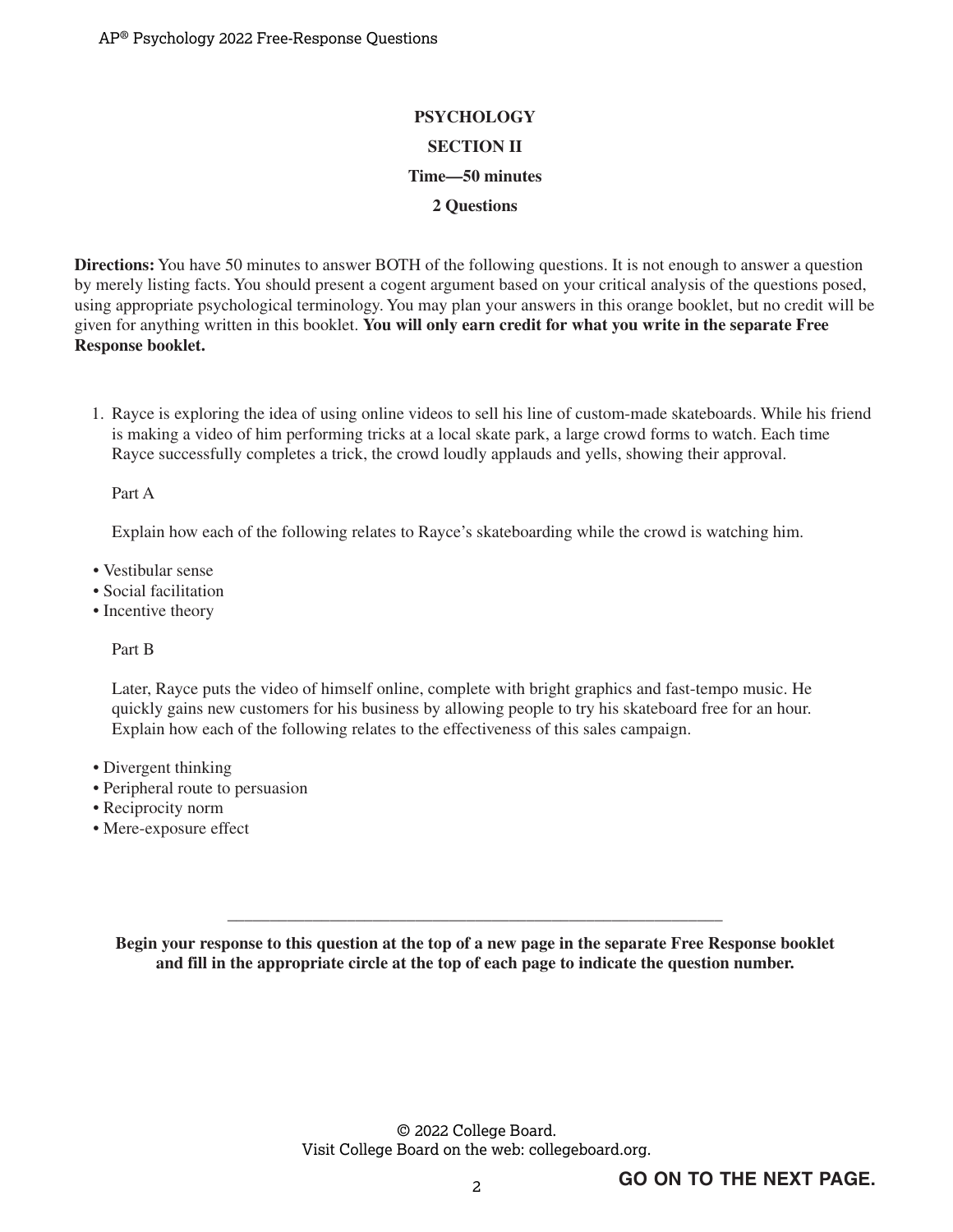#### AP® Psychology 2022 Free-Response Questions

2. Dr. Germanotta hypothesized that the more witnesses there are to a crime, the less likely any one witness will help. She collected data on the number of people who helped someone in distress and the number of people walking by at that particular time. Dr. Germanotta found the following statistically significant results.



#### Part A

- Explain how the data presented in the graph above support or do not support Dr. Germanotta's hypothesis.
- Identify the statistical measure that Dr. Germanotta would use to assess the strength of the relationship between variables.
- Explain how the third variable problem could influence the results.

#### Part B

Dr. Germanotta decides to conduct an experiment to test whether the number of people present during a staged emergency situation will influence helping behavior.

• Identify the independent variable in this study.

Part C

Explain how each of the following is related to helping behavior.

- Internal locus of control
- Modeling
- Approach-avoidance conflict

**Begin your response to this question at the top of a new page in the separate Free Response booklet and fill in the appropriate circle at the top of each page to indicate the question number.**

\_\_\_\_\_\_\_\_\_\_\_\_\_\_\_\_\_\_\_\_\_\_\_\_\_\_\_\_\_\_\_\_\_\_\_\_\_\_\_\_\_\_\_\_\_\_\_\_\_\_\_\_\_\_\_\_\_\_

© 2022 College Board. Visit College Board on the web: collegeboard.org.